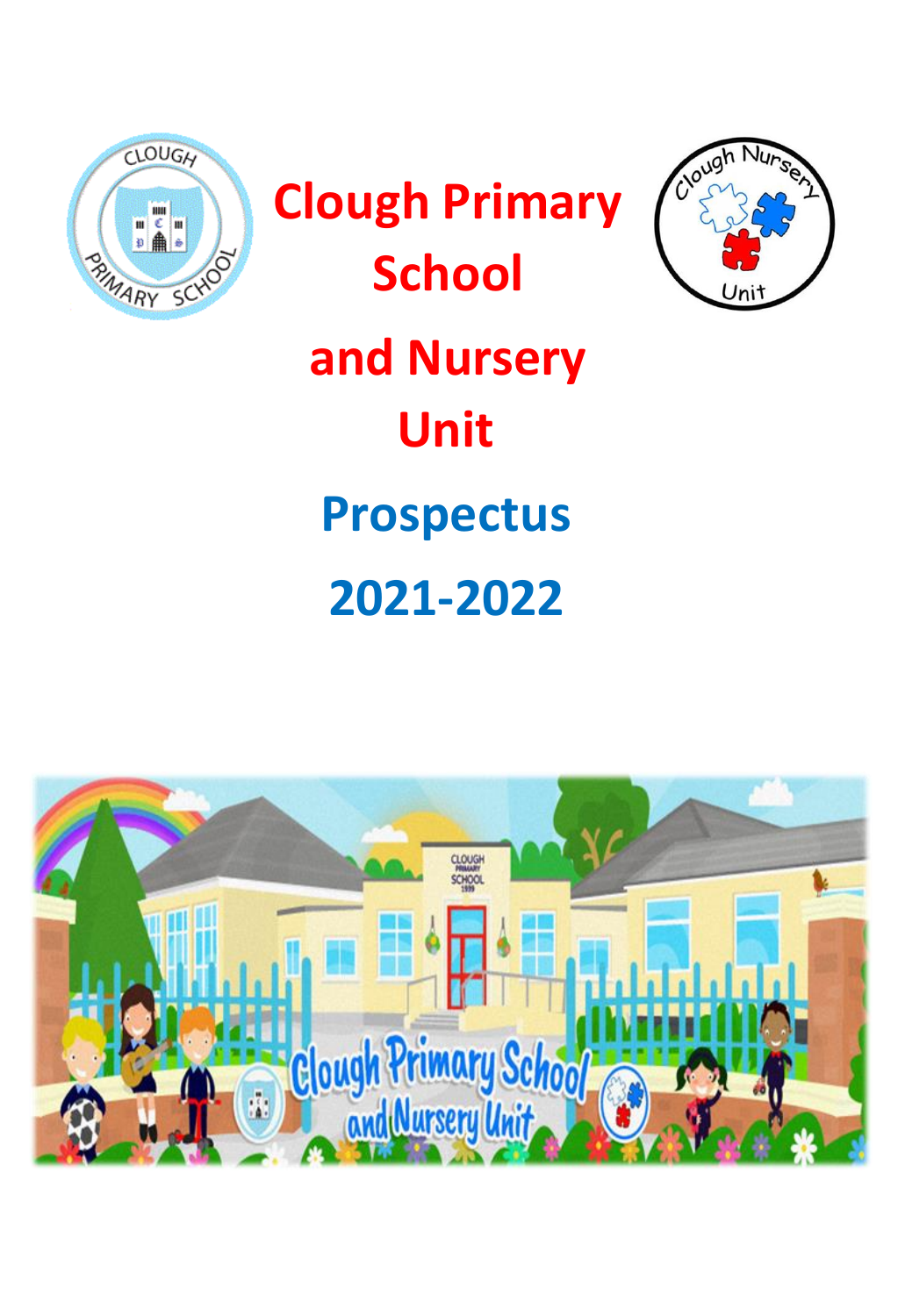

# **Welcome to Clough Primary School and Nursery Unit**

Dear Parents and Carers,

Welcome to **Clough Primary School and Nursery Unit,** a school of which we are all very proud. Our prospectus is intended to help you find out more about the life and work of our school. I hope you will find it interesting and informative.



Clough Primary and Nursery Unit is a rural school situated in the village of Clough close to Ballymena, just off the A26 Dual carriageway at Glarryford.

We are proud of our high standards in schoolwork, discipline, school uniform and attendance. The school, by the nature of its size, has the tradition of operating as a large family unit.

We currently have 154 pupils enrolled in P1-P7 with 26 pupils in our nursery. We have very experienced caring staff who are dedicated to challenging each child in a very safe and nurturing environment.

Our children have access to the Education Authority bus service in the morning, 2.00pm and at 3.00 p.m. This serves the surrounding district, Rathkenny, Glarryford and Newtowncrommelin.

Children are at the heart of our school. Your child's happiness and education are of paramount importance to us. Our caring and dedicated team aim to create a learning environment which inspires everyone to reach their fullest potential and achieve the highest standards in all areas of school life. We want to help every child grow into independent and responsible people. You can be confident that the education of your child is in safe hands



We encourage good manners, courtesy and especially kindness to one another which is promoted through our Positive Behaviour Policy.

We believe that we can only achieve the best for your child if we all work together. Staff, governors, parents, and children all play their part and we really do appreciate the great communication and support we receive from all our parents. My staff and I are always available to talk to you about any aspect of your child's development.

We would love to welcome you into our community and know that your child will be able to look back on their time at Clough with fondness and pride. We look forward to a happy and successful partnership and hope you and your child enjoy your association with Clough Primary School and Nursery Unit; we shall be tr ying our hardest!

Why not visit us and experience the quality of education in Clough Primary School and Nursery Unit for yourself? I would be delighted to show you around. Please telephone the school office for an appointment

Mr Ivor Hutchinson (Principal)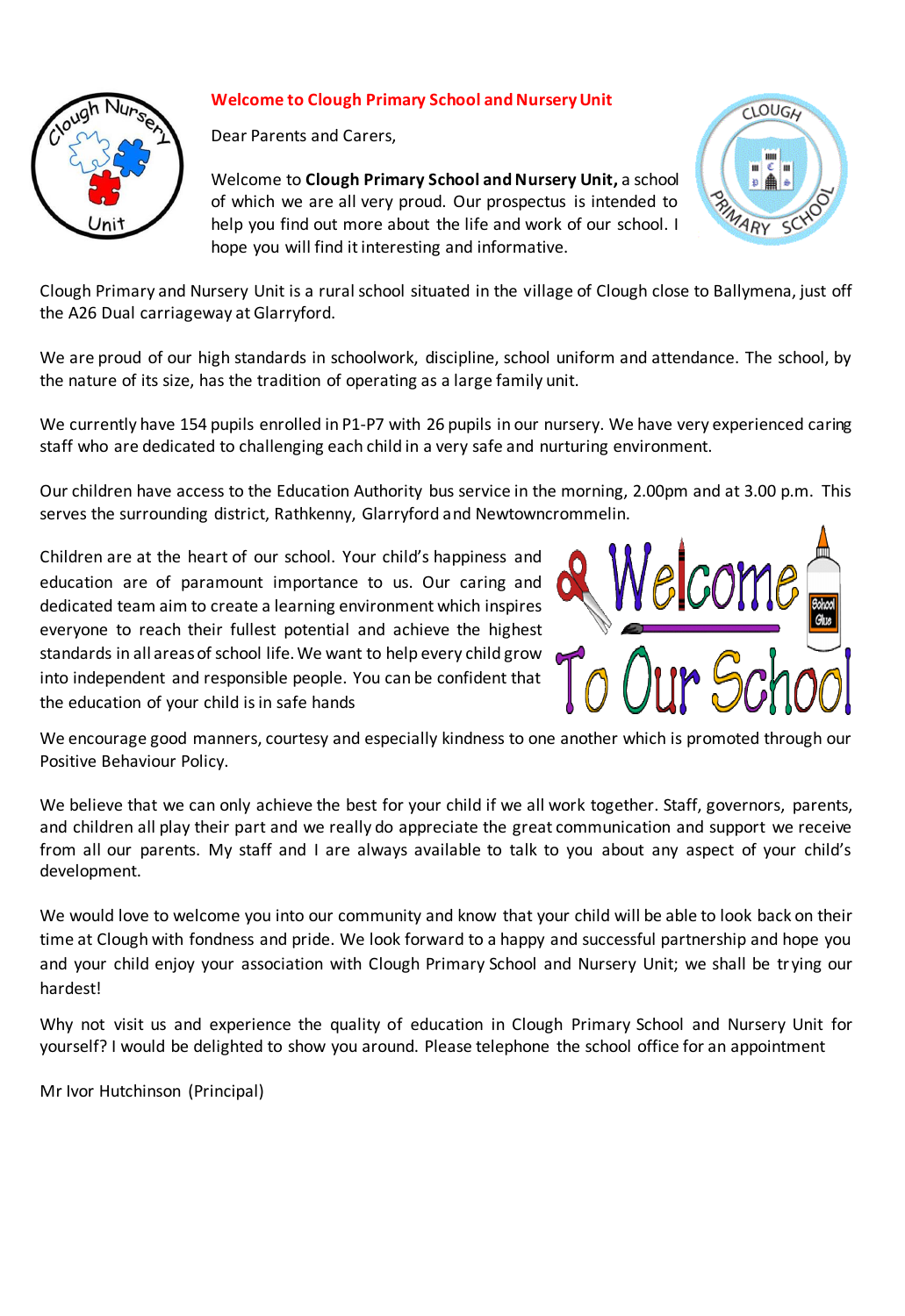## **Why choose Clough PS and NU?**

#### **Your local school**

Your child will be part of the local community. Their friends and neighbours will be attending our school and it is in the heart of our rural community. Attending a local school helps both families and children feel as if they truly belong!

#### **Highest Standards**

Schooling is all about learning to develop academically, emotionally, physically, and spiritually. Improving standards of education is at the core of our work. We strive to ensure that your children achieve the highest possible level of attainment in all subjects.

Our staff expect a high standard of politeness and general behaviour. We encourage respect for all within the school and the wider community. In this small school everyone knows and cares for each other. Children are taught values from the beginning to respect one another, think carefully, always listen, ask for help when they need it and always give of their best.



#### **Our School Environment**

For children to learn effectively they must feel safe and happy in the school environment.



We have a clean, tidy, well looked after building and extensive grounds. We have recently developed the outside play areas. Our Nursery Unit has 'Green Flag' Eco status.

We have interactive whiteboards in every room and each child has access to iPads – an excellent learning tool.

We currently offer our P4-P7 children the

opportunity to develop their interests through after school clubs at Clough from Monday to Thursday. These have included: Football, hockey, Rugby, Choir, Orchestra, Cookery, STEM and Scripture Union. Our P1-P3 children have had Coaching 4 Christ games and Jo Jingles. Our Nursery children also enjoy regular Jo Jingle visits as well as sessions with Mr Hullabaloo.



Our aim is to achieve the all-round development of each individual

child, regardless of ability, by means of a broadly based curriculum which ensures the development of skills, concepts, values, attitude, and knowledge.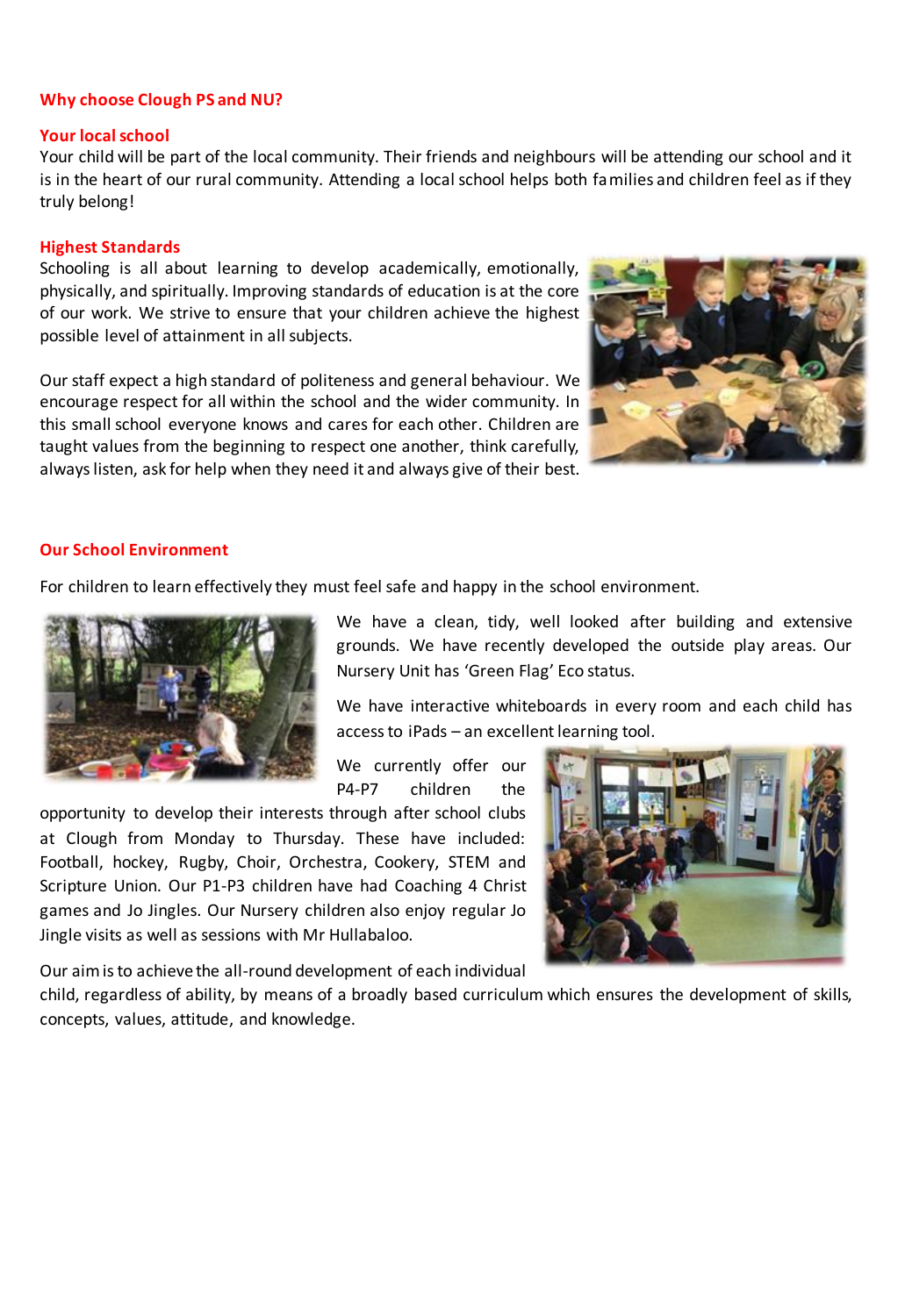## **General information**

Clough Primary School and Nursery Unit 20 Drumagrove Road Clough Co. Antrim BT43 7RY Telephone: 028 25685472

Email[: ihutchinson430@c2kni.net](mailto:ihutchinson430@c2kni.net) Website: [www.cloughps.org.uk](http://www.cloughps.org.uk/)

Principal Mr Ivor Hutchinson B.A (Hons) PQHNI

**Our School Team**

**Teaching Principal** 

**Teaching Staff** 

Mr I Hutchinson = P5/6

Our primary school has an enrolment of 154 boys and girls aged 4-11 with 6 full-time and one part-time teaching staff spread across 6 classrooms. Our maximum enrolment Number is 160 with admissions of 23 children per year into Primary 1, as laid down by the Department of Education.

Our Nursery Unit has 26 part-time pupils and is staffed by a part time teacher and two classroom assistants.

Mrs J McCluggage supports 1-1 and small group learning through the DE Engage Programme.

Mrs J Scott = Nursery Mrs C Alexander =  $P1$  Mrs M Hutchinson =  $P2$ 

#### **Classroom Assistants**

Mrs J Overend = P6/7

| Mrs D McPhee = $N$ ursery | Mrs M Montgomery = Nursery | Mrs A Osborne = $P1$   |
|---------------------------|----------------------------|------------------------|
| Mrs L Carson = $P1$       | Mrs S Kennedy = $P1$       | Mrs M Gregg = $P2$     |
| Mrs V Marshall = $P2$     | Mrs M Simpson = $P3$       | Mrs B McIlroy = $P5/6$ |
| Mrs J Henderson = $P5/6$  |                            |                        |

# **Clerical Staff**

Mrs J Wylie



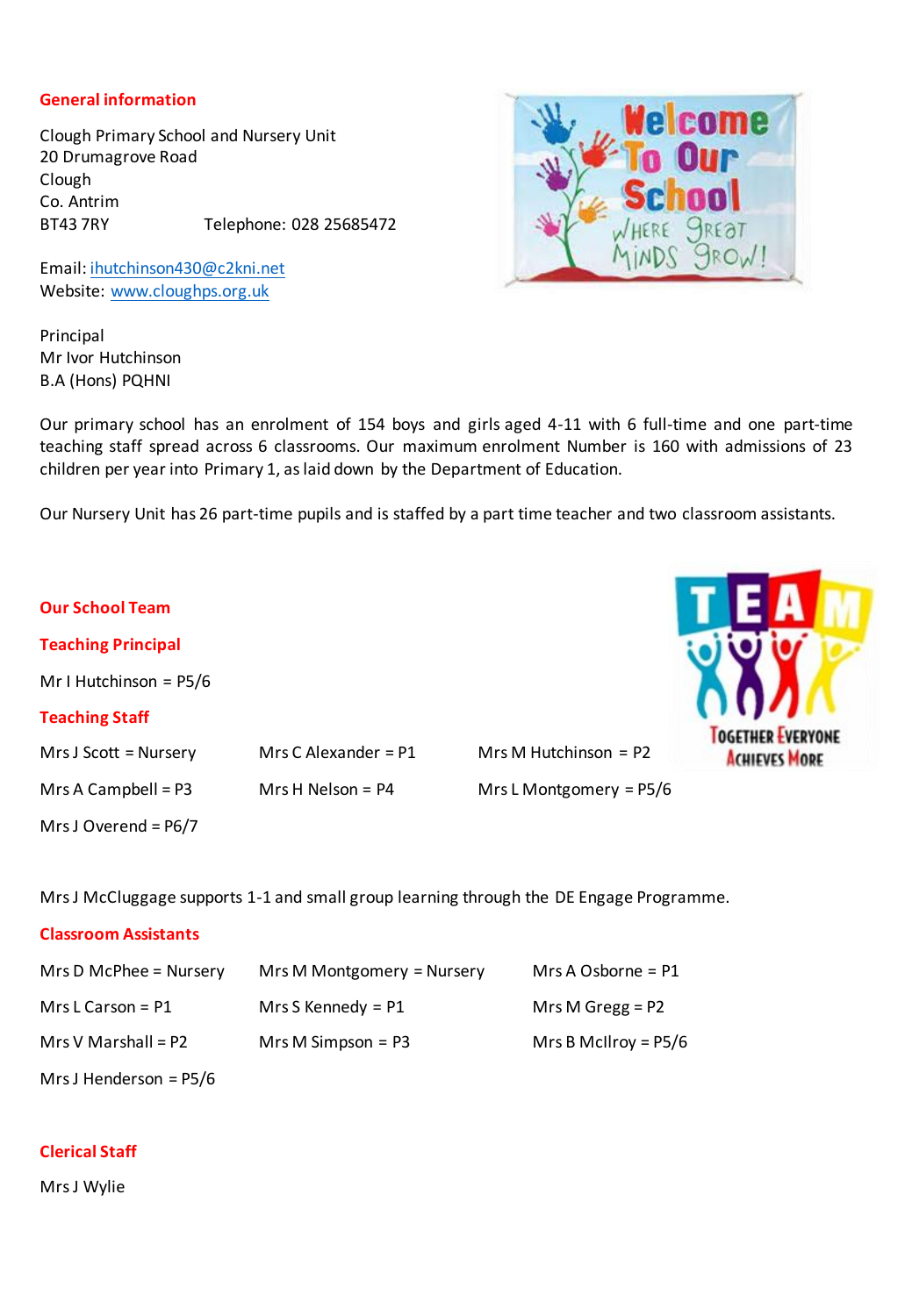## **Building Supervisor**

Mrs H Robinson

## **Cleaning Support**

Mrs L Douds Mrs D McPhee

#### **Lunchtime Supervisors**

| Mrs E Dowds                  | Mrs D McPhee   | Mrs M Simpson |               | Mrs L Carson |                         |
|------------------------------|----------------|---------------|---------------|--------------|-------------------------|
| Mrs J Henderson              | Mrs V Marshall |               |               |              |                         |
|                              |                |               |               |              |                         |
| <b>Canteen Staff</b>         |                |               |               |              |                         |
| Mrs R McLeister              | Mrs L Douds    | Mrs D O'Brien |               |              |                         |
|                              |                |               |               |              | <b>School Governors</b> |
| <b>Governors</b>             |                |               |               |              |                         |
| Mrs L McNabney (Chairperson) |                | Mrs K Shaw    | Mrs T Douds   |              |                         |
| Mrs C Alexander              |                | Mr G Crawford | Mr I Ferguson |              |                         |
| <b>Rev R Watt</b>            |                | Dr J McKelvey | Cllr R Cherry |              |                         |
| Mr I Hutchinson              |                |               |               |              |                         |
|                              |                |               |               |              |                         |

#### **Roles & Responsibilities of the School Team**

**Class teachers** have the primary responsibility for teaching the pupils in their class; for assessing their progress and for communicating with the principal and parents on academic achievement, pastoral, and discipline matters.

The teaching staff are supported in their work by **classroom assistants** and **lunch time supervisors.** 

The **secretary, building supervisor** and **ancillary staff** – together with voluntary helpers, facilitate the administration and orderly running of the school. All teaching and non-teaching staff work together as a team with the children's well-being their main focus.

**Governors** make decisions about how the school is run. They meet at least once a term, and they are reconstituted every four years. Governors are appointed to help with:

- The Curriculum, policies, and review.
- Standards of behaviour.
- Interviewing and appointing staff
- Deciding how the budget is spent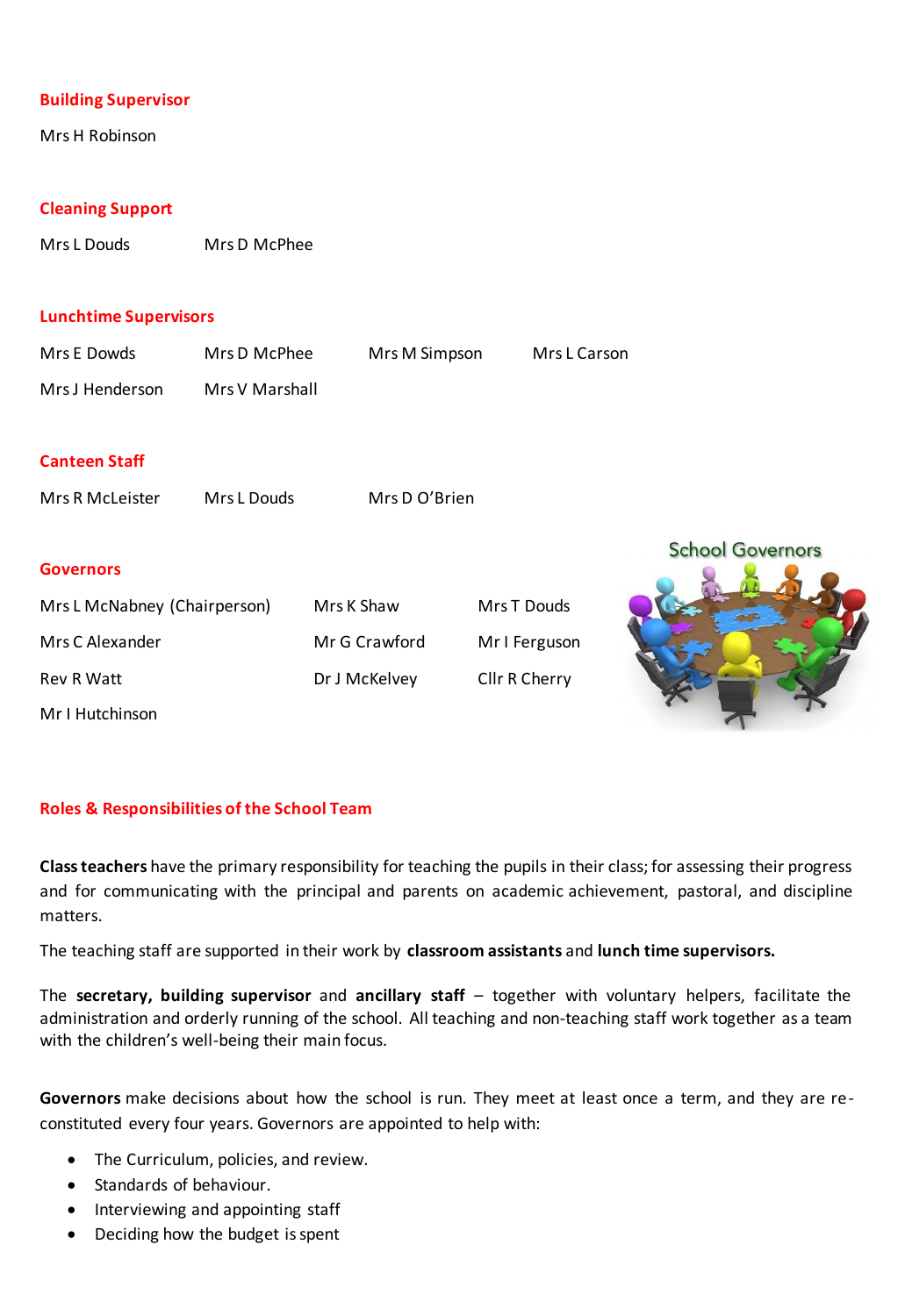• Maintaining the building

School Governors cannot act individually; they can only make joint decisions after discussion. Mr Hutchinson acts as Secretary to the Board of Governors.

# **Curriculum Development**

The principal and teachers review, evaluate, and develop the whole school curriculum. Areas for improvement are identified and prioritised by staff. These form the basis of the School Development Plan for the year.

Input from curriculum support staff is welcomed and the success criteria identified on action plans for the subjects targeted are monitored and evaluated by the principal and appropriate subject co-ordinators.

# Compulsory areas of study in Primary School

- Language and Literacy
- Mathematics and Numeracy
- The Arts
- The World Around Us
- Personal Development and Mutual Understanding
- Physical Education
- Religious Education

# Integrated into the Areas of Study are:

- Thinking Skills and Personal Capabilities
- Communication
- Using Mathematics
- Using ICT.

Effective learning will be achieved by the careful matching of activities and content of lessons to individual needs.

# **Subject Coordinators**

Each member of staff has responsibility for a particular curriculum area. They ensure that there is continuity and progress within the key stages and between one key stage and the next.

All staff meet on a regular basis to plan, prepare and evaluate a programme of work for the half term ahead.

# **Special Educational Needs**

The NI Curriculum provides programmes of study for children of all abilities and individuals will progress at different rates. Teachers will continually monitor progress and if they find that a child is experiencing difficulties in coping with class work, they will refer that child to the teacher responsible for Special Needs (SENCO), Mr Hutchinson. Together they will assess the child's difficulties and additional help and support may be provided if necessary. An Individual Education Programme (IEP/PLP) will be drawn up, progress closely monitored, and the plan reviewed regularly. Extra help may be given through our Engage Programme.

At all times every effort is made to keep all those involved about their child's progress so a consistent and cooperative approach can be made.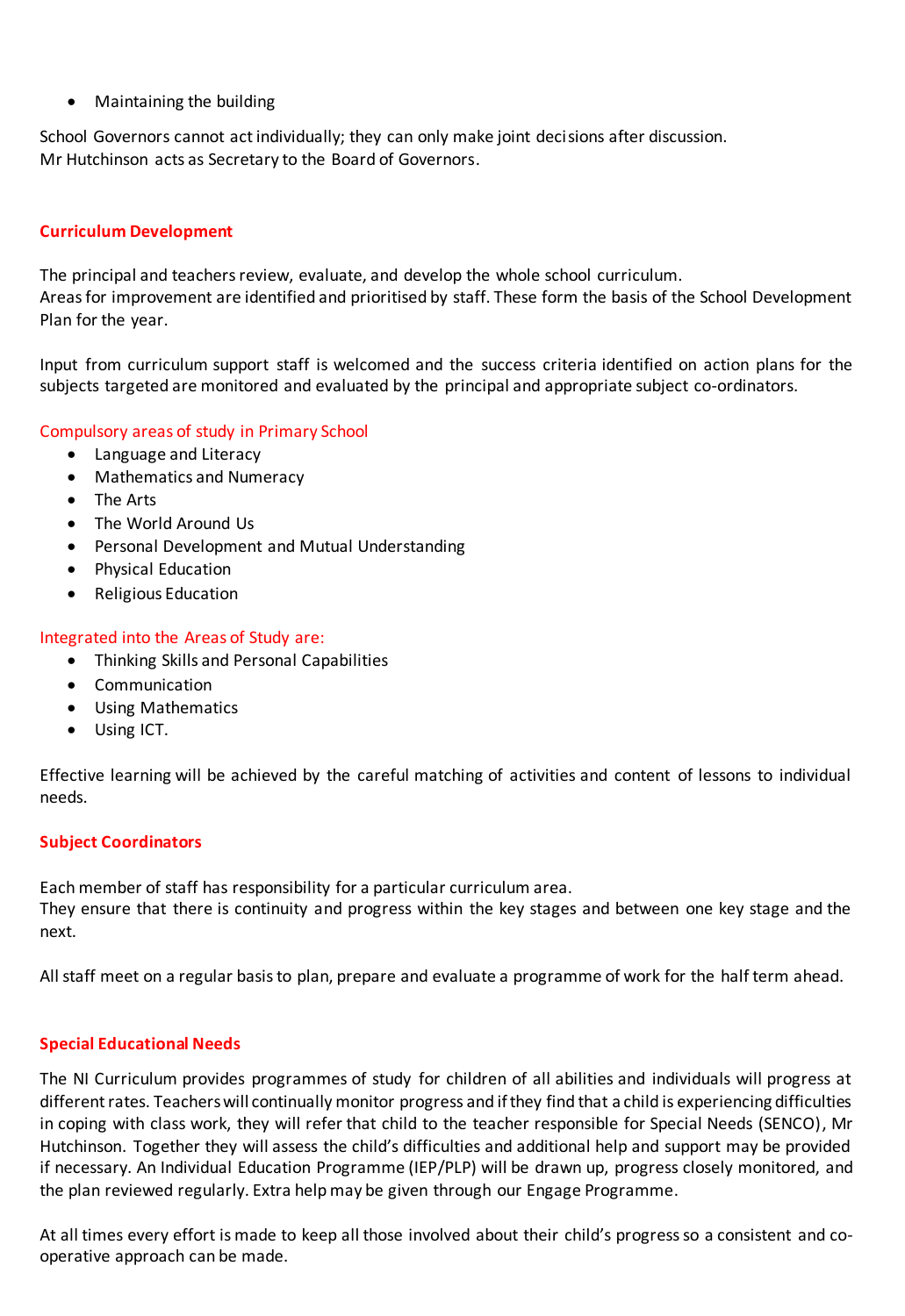Further help and support can be obtained from the Educational Psychology Service provided by the Education Authority if deemed necessary.

A copy of our Special Educational Needs Policy is available to any parent who wishes to have more detailed information about this area.



We also take part in Shared Education with Castletower Special School. This gives us access to the marvellous resources and expertise that their school has to offer too.

Shared Education enables schools from different sectors to work in partnership to provide opportunities for pupils, staff, and community to engage in collaborative and meaningful learning experiences.

## **Assessment**

Pupils' progress will be continuously monitored throughout the year through classwork and discussion.

We use GL Assessment Tests to test for progress in Maths and English from P3- P7. We also use Non-Reading Intelligence Tests to baseline pupils in P4 and P6. This helps us to identify those low, high, and more importantly under achievers.



Parent/Teacher consultations are arranged twice yearly in October and February. An annual written report is issued in June.

A summative 'Record of Achievement' is issued in Primary 7 detailing a child's achievements, both academic and non-academic, while at primary school.

Most children choose to do AQE tests in the first term of their Primary 7 year. The Primary 6 and 7 teacher help to prepare pupils for these tests during school and in an after-school club.



#### **Our most recent ETI report stated**

"The children achieve very good standards in English and Mathematics. Furthermore, an analysis of the key stage 2 assessment data over the past four years shows that in English and mathematics the school's performance has been consistently above the average for Northern Ireland"

"The children identified with special educational needs make very good progress and reach the standards of which they are capable."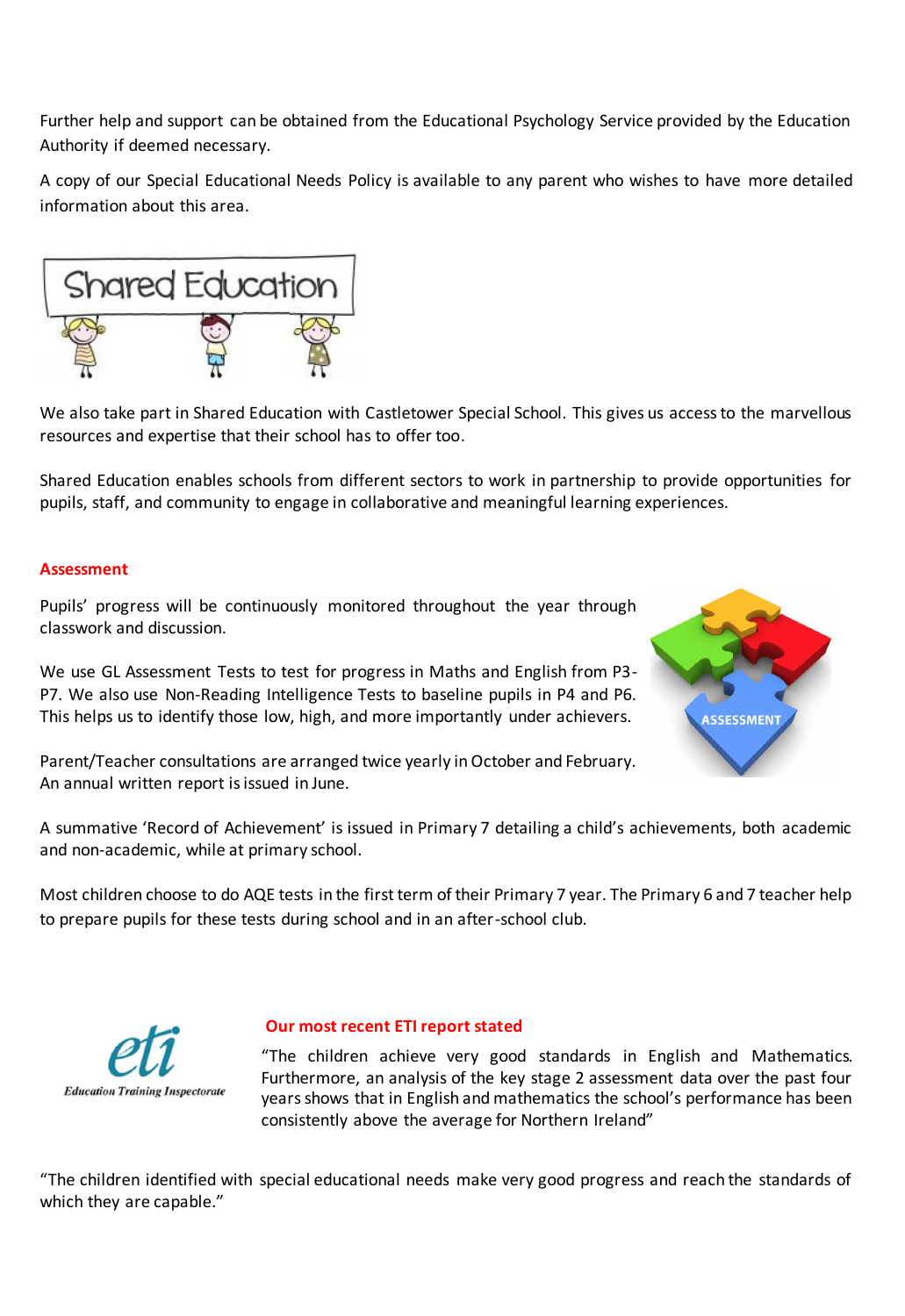### **Pastoral Care**

Pastoral Care is a vital part of a child's primary schooling with parents, teachers, Principal, Board of Governors and Support Services playing an important role.

At all times we focus on the positive achievements of our pupils, academic and otherwise. This is fostered by positive marking and classroom reward schemes which is the focus for our end of week assemblies.

We always strive to develop each child to their potential by creating an atmosphere based upon good relationships between teaching and non-teaching staff, pupils, and parents.

We recognise that we have a responsibility to do everything possible to care for each pupil's physical and emotional well-being. At all times the school will endeavour to provide a secure, caring, and safe environment. Primary seven pupils are 'Playground Buddies' to our Primary one pupils and our new school council operates to give pupils a voice in whole school issues.

## **Child Protection and Personal Safety**

The welfare of each child is paramount, and the school has a duty to report any concerns about abuse or neglect to social services.

To this end, we have a clear responsibility to enable our pupils to protect themselves by helping them to recognise unwelcome behaviours in others and acquire skills they need to keep themselves safe. We have clear guidelines for all staff who have concerns about a child's well-being.

All staff are vetted under EA procedures, and they have all been trained to be aware of the signs of possible abuse or neglect and of the procedures to follow. Younger pupils should always be accompanied to and from school by a responsible adult.

In recent years our children are taught to protect themselves through programmes facilitated through PDMU class and outside agencies including Women's Aid, NSPCC, PSNI and Godmodex. Children in Primary 6 & 7 also avail of the "Childline" Programme. The Scripture Union, 'It's Your Move' Programme helps the P7 children make wise choices as they transition to post-primary school.

The designated teacher in charge of Child Protection is Mrs J Overend. The deputy designated teacher is Mr I Hutchinson. A copy of our Child Protection Policy is available for all parents on our school website. [www.cloughps.org.uk](http://www.cloughps.org.uk/)



# **School Day (Times now vary due to Covid-19)**

| <b>School starts</b><br>am and 9am) | = 9am (Children should arrive in school                           | between 8.45 |
|-------------------------------------|-------------------------------------------------------------------|--------------|
| <b>Break Time</b>                   | $= 10.30 - 10.45$ am                                              |              |
| <b>Lunch Time</b>                   | $= 12.00 - 12.50$ pm                                              |              |
| <b>Home Time</b>                    | $= 2.00$ pm (Primary $1 + P2 + P3$ )<br>$= 3.00$ pm (Primary 4-7) |              |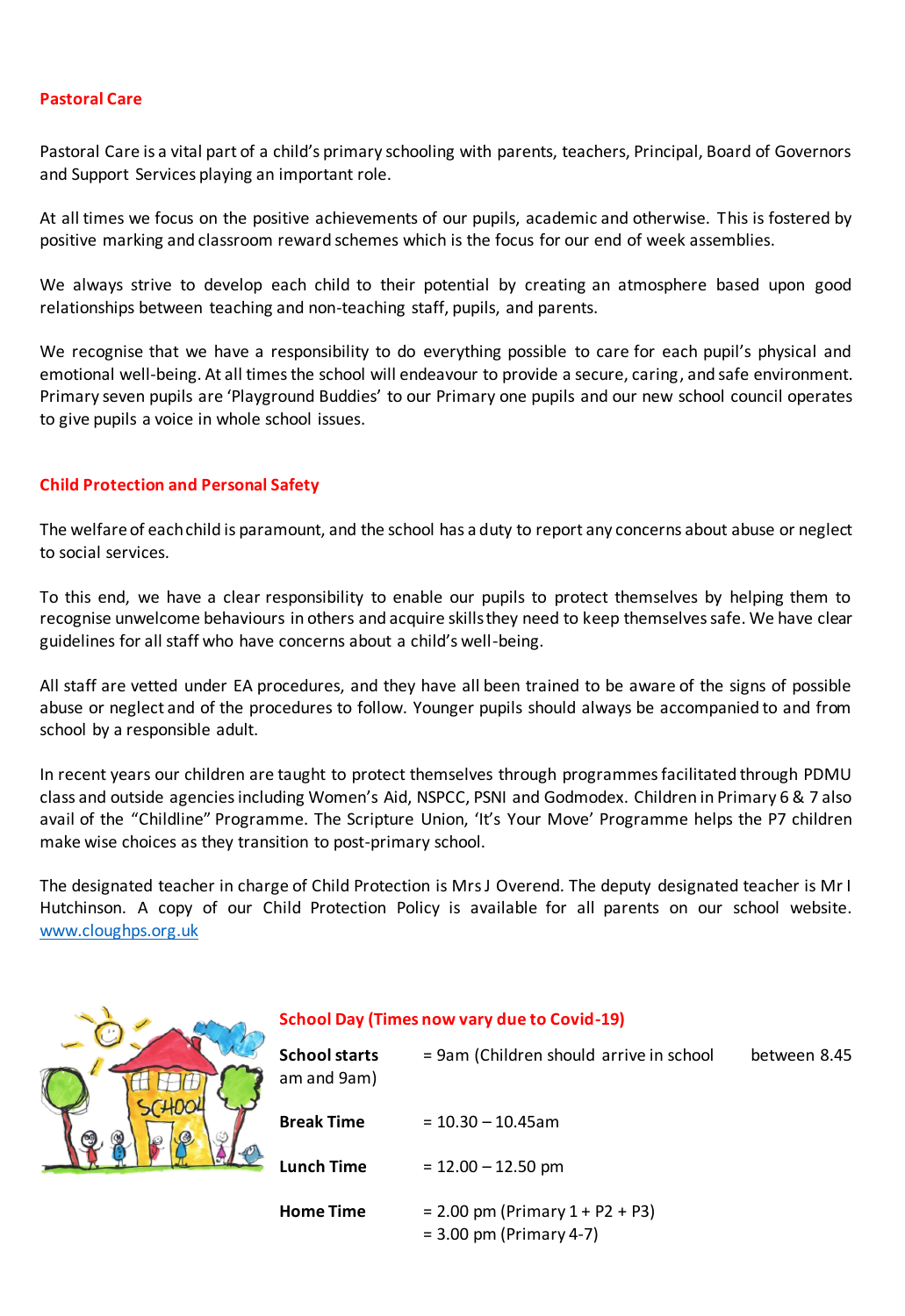# **Attendance**

It is important that your child attends school every day.

A successful year will depend on your child being in class to participate in the learning process.

If your child is absent, it is essential that you send a note explaining their absence.



## **Concerns or Worries**



At Clough PS and NU, we make many decisions every day. We try hard to do our best for all our pupils. Your views help us plan for the future. We like to know when things are going well.

We also want parents to tell us about their worries, concerns, or complaints as soon as possible. It is much easier for us to sort out a recent problem than something that happened some time ago.

If you are unhappy with any of our actions or lack of action, please feel

able to tell us your concern. Our support and respect for you and your child will not lessen in any way.

#### **Our promise to you**

- We will deal with your concern or complaint honestly and politely.
- It will be investigated thoroughly, fairly, and as quickly as possible.
- We will keep you up to date with what we are doing.
- We will apologise if we have made a mistake.
- We will tell you what we are going to do to put things right.

If you are not happy with how we have responded to your concern, you may wish to make a complaint.

We have a complaints procedure to make sure we respond to complaints in the best possible way. Our aim is to resolve complaints as quickly and effectively as possible. The policy is on the school website. [www.cloughps.org.uk](http://www.cloughps.org.uk/)

Any complaints are reported in general terms to the school's Board of Governors to enable the school to learn from them.

### **Positive Behaviour**

We actively seek to recognise the good work and behaviour of all our pupils. Opportunities are provided for each child to succeed and have their success recognised.

Rewards used include whole school and individual classroom systems. They aim to encourage pupils to take responsibility for their actions and they are tailored to meet individual needs.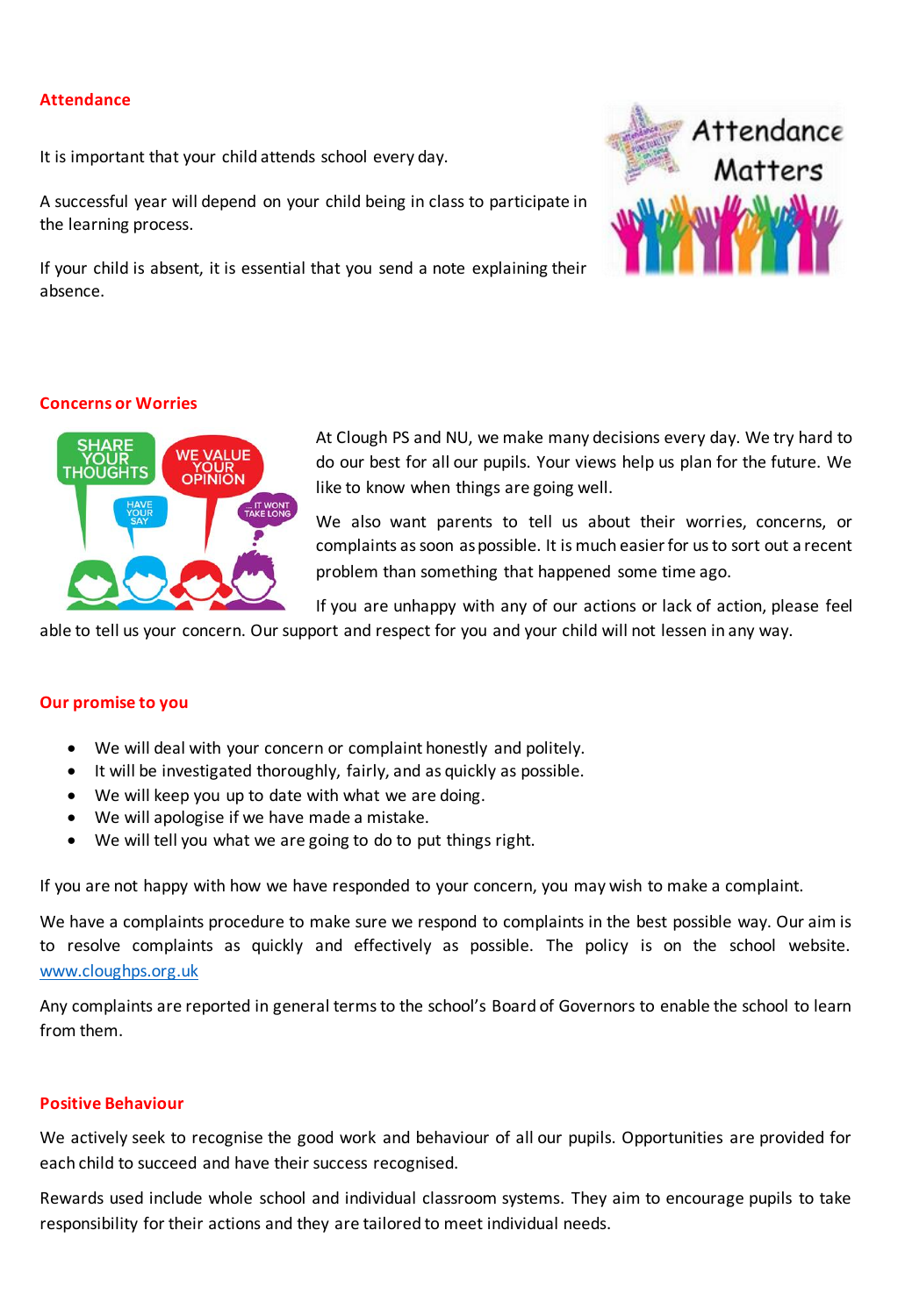# **The School Reward System**

The principal and staff monitor this and reward pupils who are 'Pupils of the Week' with a certificate at the end of each week.

#### **Sanctions**

While all staff will use positive management strategies it may be necessary to use sanctions for inappropriate behaviour. These include "time out", rule reminder and withdrawal of privileges.

Full details are contained in the school's Positive Behaviour Policy.

## **Anti-bullying**

In Clough we take the problem of bullying seriously and we are constantly teaching and reminding the children how to deal with a situation in which they find themselves being a victim of bullying.

We have an Anti-Bullying Policy which is followed by all members of staff in dealing with bullying, verbal, physical or indirect. We underlining to all members of the community that bullying will not be tolerated in any form. Special Assemblies and events highlight these messages.

Concerns raised by pupils and parents are dealt with promptly, records kept, and actions recorded.

Our aim is to create a happy, caring, learning environment for everyone by being fair, consistent, firm, and friendly. Copies of the Anti-Bullying and Positive Behaviour Policy are issued to new parents and are available on request from the school thereafter.

#### **School Rules**

We:

- walk in the corridor
- talk, not shout
- look after our school and put litter in the bin
- are kind and respectful to one another, sharing and caring
- are sorry when we bump into each other
- show respect to adults by being polite and courteous
- put our hands up to answer a question
- listen in class
- line up one behind the other
- will always give of our best as pupils of Clough Primary School Nursery Unit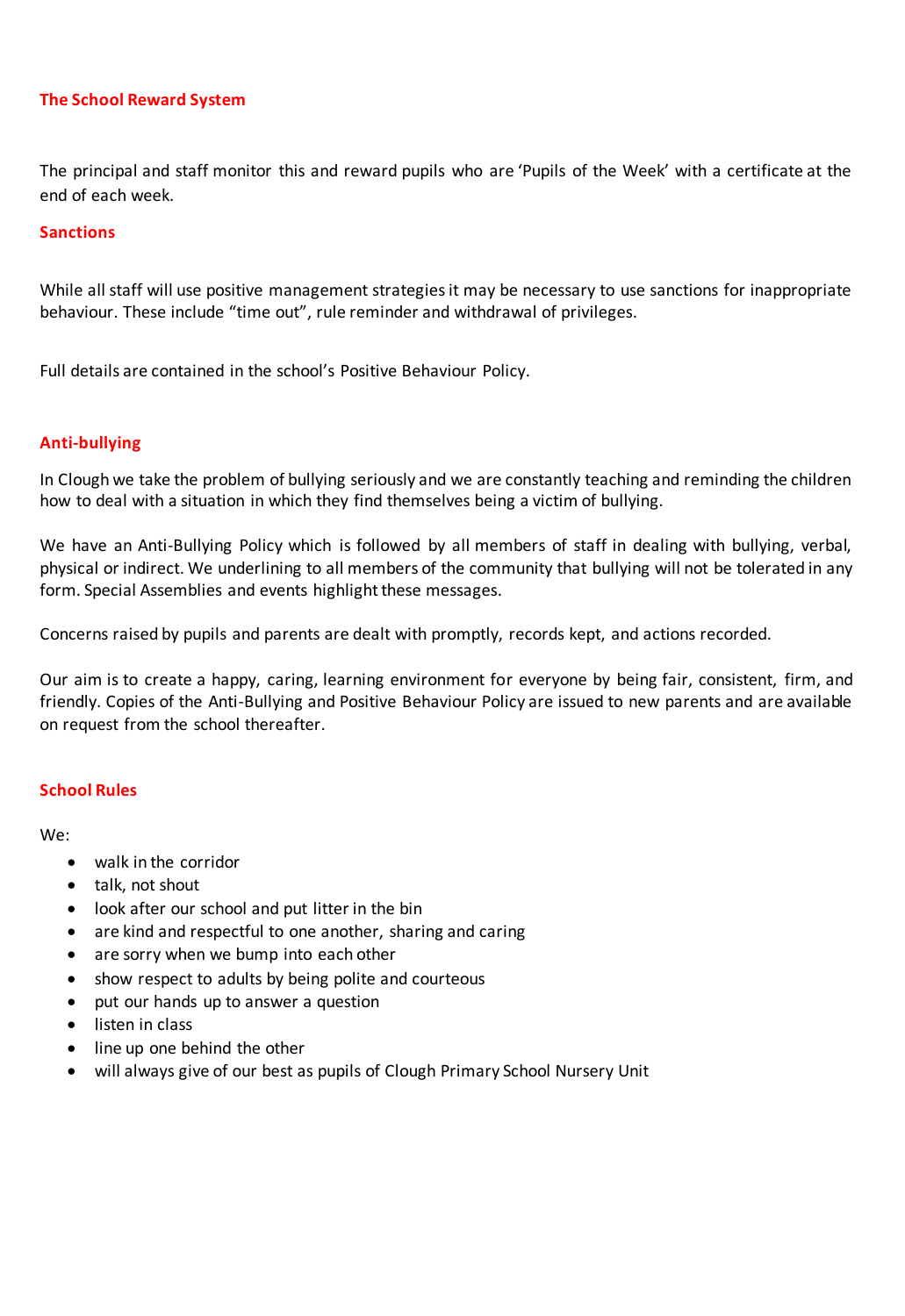# **Extra-Curricular Activities**

3.00pm-4.00pm (Primary  $4 - 7$ )

## **Extra-curricular**

| $P4-7:$ |                  |                        |           |
|---------|------------------|------------------------|-----------|
| Choir   | Cookery Club     | <b>Scripture Union</b> | Orchestra |
| Spanish | <b>STEM Club</b> | Sport                  |           |

### **Music**

Music is an important part of life at Clough PS. Every year at Christmas, parents are invited to a Carol Service/a Nativity Play. All children in Clough have the opportunity to perform on stage.

We often go "on tour" and in the recent past have performed:

- On BBC Radio Ulster at BBC School Choir of the Year
- BBC television throughout the UK on BBC Children in Need
- Belfast Carols in the SSE Arena
- Radio Cracker
- Local church events, nursing homes and charity events.
- Our own P4-P7 Spring Concert

We enter Ballymena Music Festival each year and our children show great dedication and commitment as they prepare for their performances. In the recent years we have consistently been the overall best school at the festival.

#### **Sport**

Our senior children to participate in sporting competitions including football, rugby, hockey, and athletics.

Primary 4 - 7 children go swimming in Seven Towers Leisure Centre and the majority are successful in learning to swim.

In the past our teams have enjoyed a high reputation and considerable success in local competitions.

#### **Educational Trips**

Our Nursery children go on regular trips throughout the school year. Each year group usually undertakes at least one educational visit usually linked to curriculum work within the class. We go on a residential trip to Great Britain with our older children.

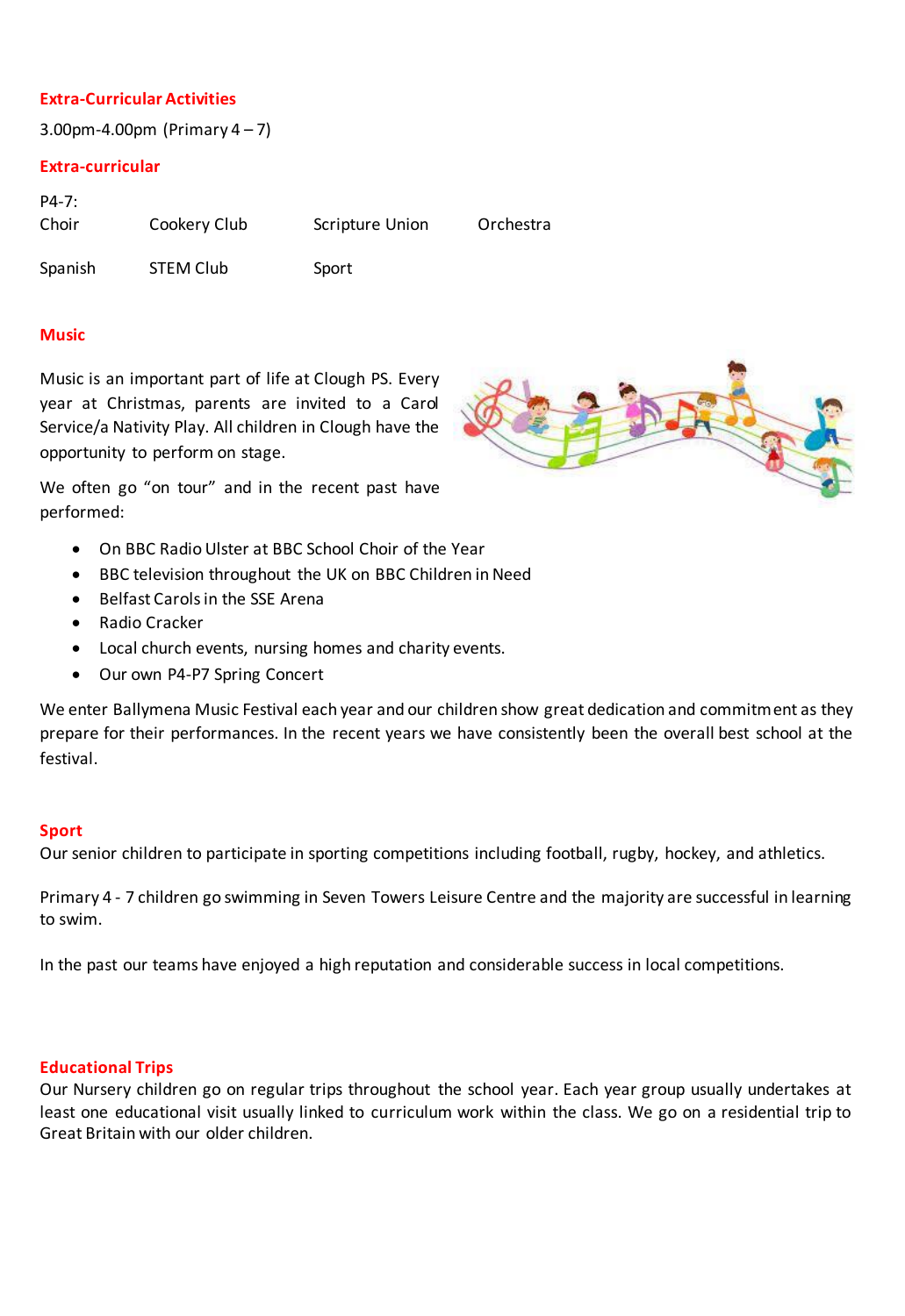

# **Dinner and break time**

We encourage healthy eating throughout our school.

It would be appreciated if your child brought a healthy snack for break- time and a healthy lunch, along with a bottle of water with their name on it.

From Monday-Thursday a healthy snack should be a piece of fruit or vegetables, a bread snack or yoghurt e.g., Frube that does not require a spoon. **On Friday a treat can be brought for break-time if they wish.**

Toast (30p) and baguettes (35p) are sold in school. Please choose the days you wish your child to have toast and send in a named envelope with the correct money.

The dinner menu is available on our school website. Carefully choose the days you wish your child to have

school dinners for that week as money is non-refundable for both toast and dinners unless your child is off because of illness. **Send in a named envelope a note of these choices together with the correct money for the whole week every Monday**.

The children place their envelope in a special box when they arrive in the morning.

# **UNIFORM**

We believe that a school uniform is not only attractive and distinctive but is also practical. We appreciate the support of parents in the wearing of uniform.

# **The uniform is as follows:**

- School crested navy sweatshirt
- School crested sky-blue polo-shirt

# **These items are available at Select Kidz, Church Street, Ballymena**

# **Boys**

- Navy school trousers
- Dark socks
- Black or navy school shoes or plain black trainers
- Navy school shorts

# **Girls**

- Navy skirt / pinafore / navy school trousers
- White socks / navy tights
- Navy or black school shoes
- Blue/white checked summer dresses

Earrings should be a plain stud

**Items of clothing should be clearly labelled to avoid any confusion of ownership.**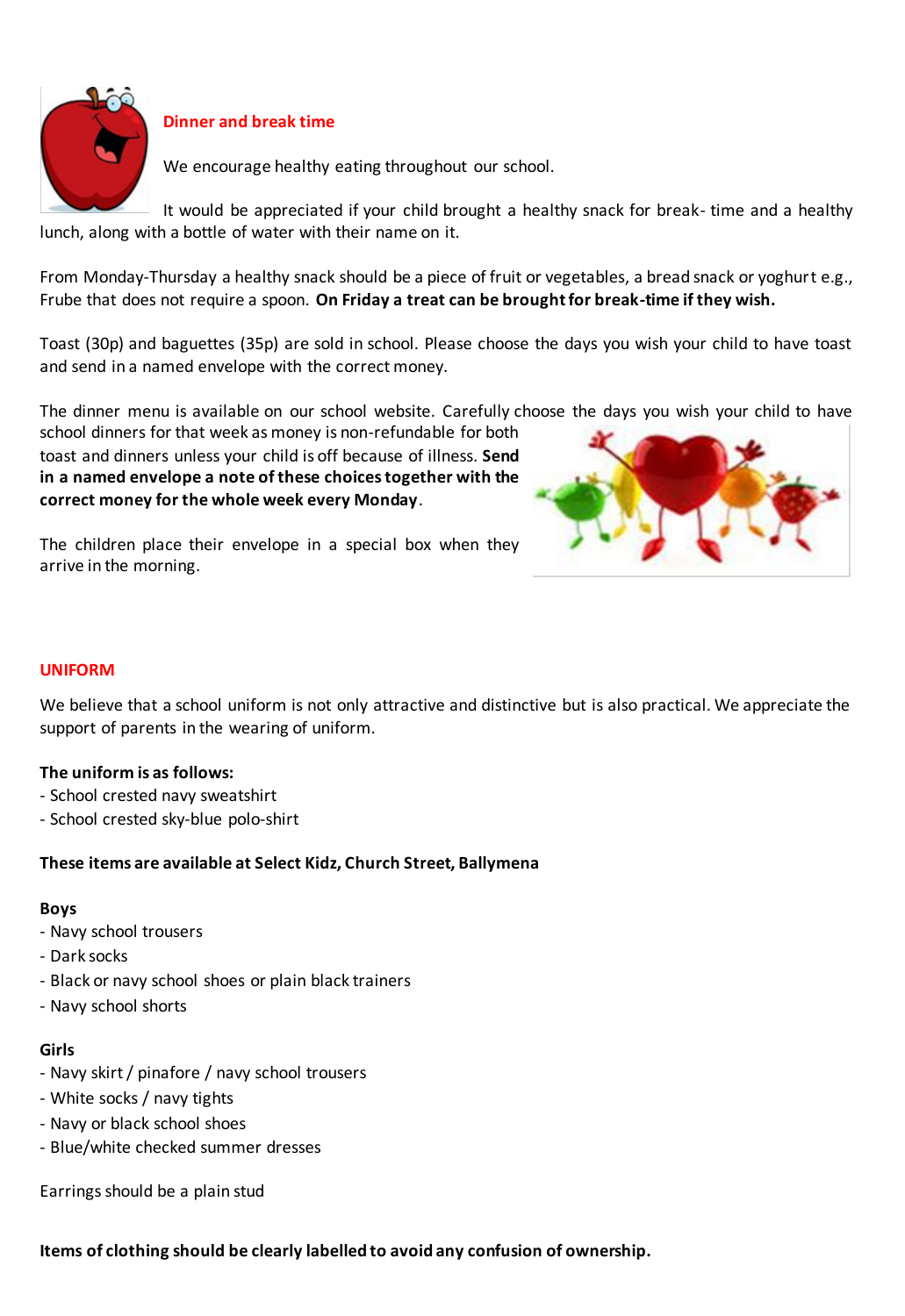# **Parental Communication**

We send home regular online notes using 'Seesaw' so that parents are kept up to date with everything that is happening in Clough. We also recognise pupil achievements and let parents know about any curriculum issues and updates.

A monthly newsletter is also produced. This show cases events that have happened and provides notice about future events within our Nursery and Primary School.

Our website [www.cloughps.org.uk](http://www.cloughps.org.uk/) also includes a school calendar with important dates for that month.



We really hope that this Prospectus has helped you to plan and that you choose Clough PS and NU as the school for your child.

If you would like further information, please contact the school office 02825685472 or e-mai[l ihutchinson430@c2kni.net](mailto:ihutchinson430@c2kni.net) 

You will find more information and pictures of life in school on our school website.

Website: [www.cloughps.org.uk](http://www.cloughps.org.uk/)

Thank you for your interest.

Clough Primary School and Nursery Unit, 20 Drumagrove Road, Ballymena BT44 9RY Phone: (028) 25 685 472

# **Please refer to our admissions criteria that follows:**

- Nursery Unit September 2022 intake
- P1 September 2022 intake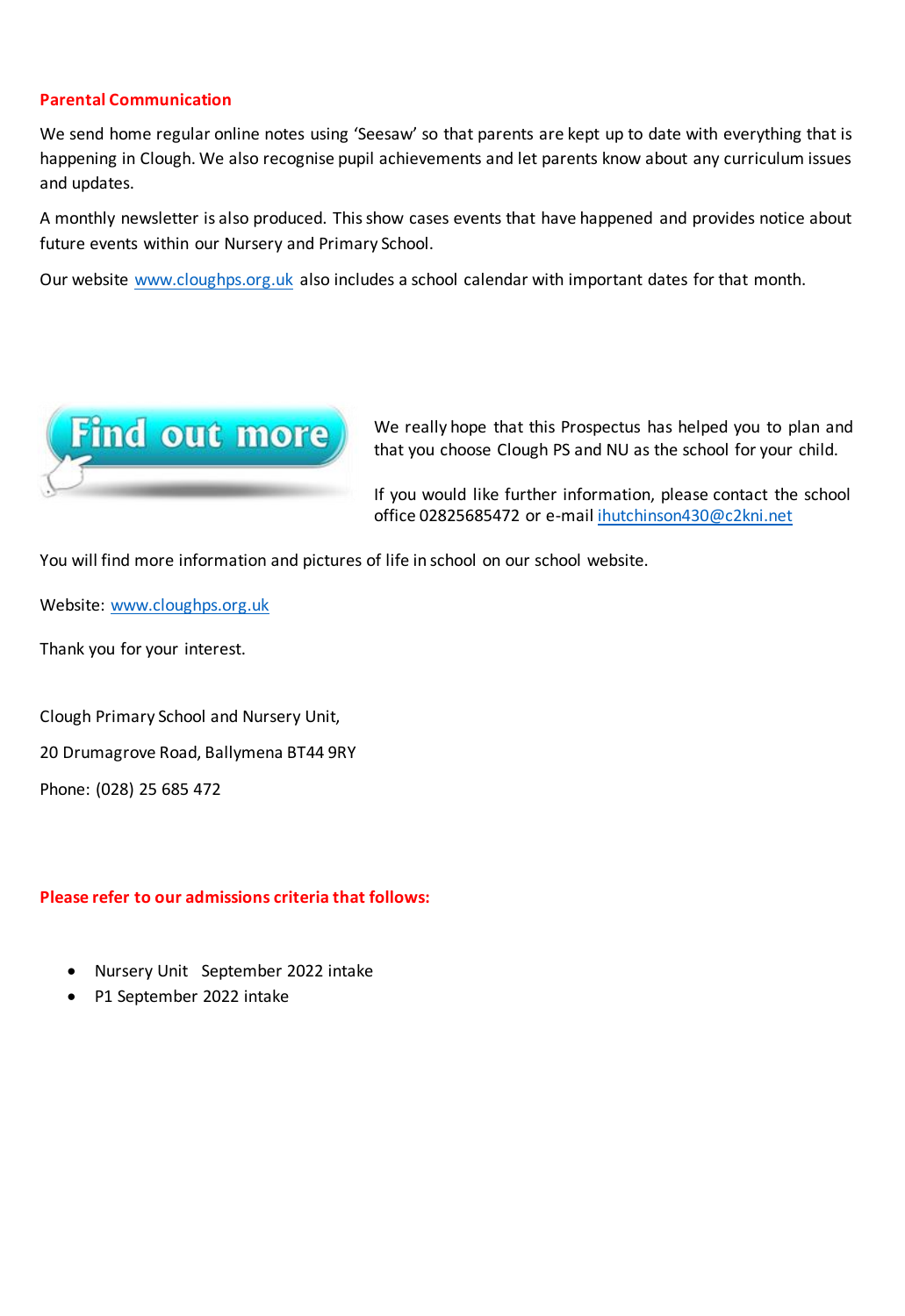#### **CRITERIA FOR ADMISSION**

#### **Nursery Admission's Policy**

**Respective Functions of the Board of Governors and the Principal in relation to admissions.** 

The Board of Governors will determine the Admissions Criteria. The criteria will be applied by the principal and a sub-committee of the Board of Governors.



#### **Admissions Criteria**

A timetable of pre-school admissions procedures setting out the dates by which an application is to be submitted is available at [www.eani.org.uk/admissions](http://www.eani.org.uk/admissions) under 'Pre-School Admissions'. During the admissions procedure when applying the criteria punctual applications will be considered before late applications are considered.

The application procedure opens on **10 January 2022 at 12noon** (GMT) and an application submitted by the closing date of **28 January 2022 at 12noon** (GMT) will be treated as a punctual application.

**An application received after 12noon (GMT) on 28 January 2022 will be treated as a late application.**

As the pre-school admissions procedure is in two stages the timetable also specifies the relevant dates at Stage 2 which will determine if an application is to be considered as punctual or late.

# **Admissions criteria to be used in the event of the school being oversubscribed. The criteria are listed in order of priority.**

Children will be admitted according to the following statutory criteria:

- 1. Children from socially disadvantaged circumstances in their final pre-school year i.e., born between 2 July 2018 and
	- 1 July 2019 (inclusive).
- 2. Children not falling within sub-paragraph (1) in their final pre-school year.

and who at the time of their proposed admission will not have a pre-school education place, whether full-time or part-time, at another school or any other premises.

*Note: Children from 'socially disadvantaged circumstances' means a child whose parent is in receipt of (i) Income Support, or (ii) Income-based Jobseeker's Allowance, or (iii) an award of Income Support which has been converted into an Employment and Support Allowance and the level of benefit remains the same, or (iv) Universal Credit. When parents apply for places for their child on this basis, they must have their Benefit Verification stamped by the Social Security/Jobs and Benefits Office to confirm that they are in receipt of a qualifying payment. This should then be sent by the parent directly to the provider of first preference.*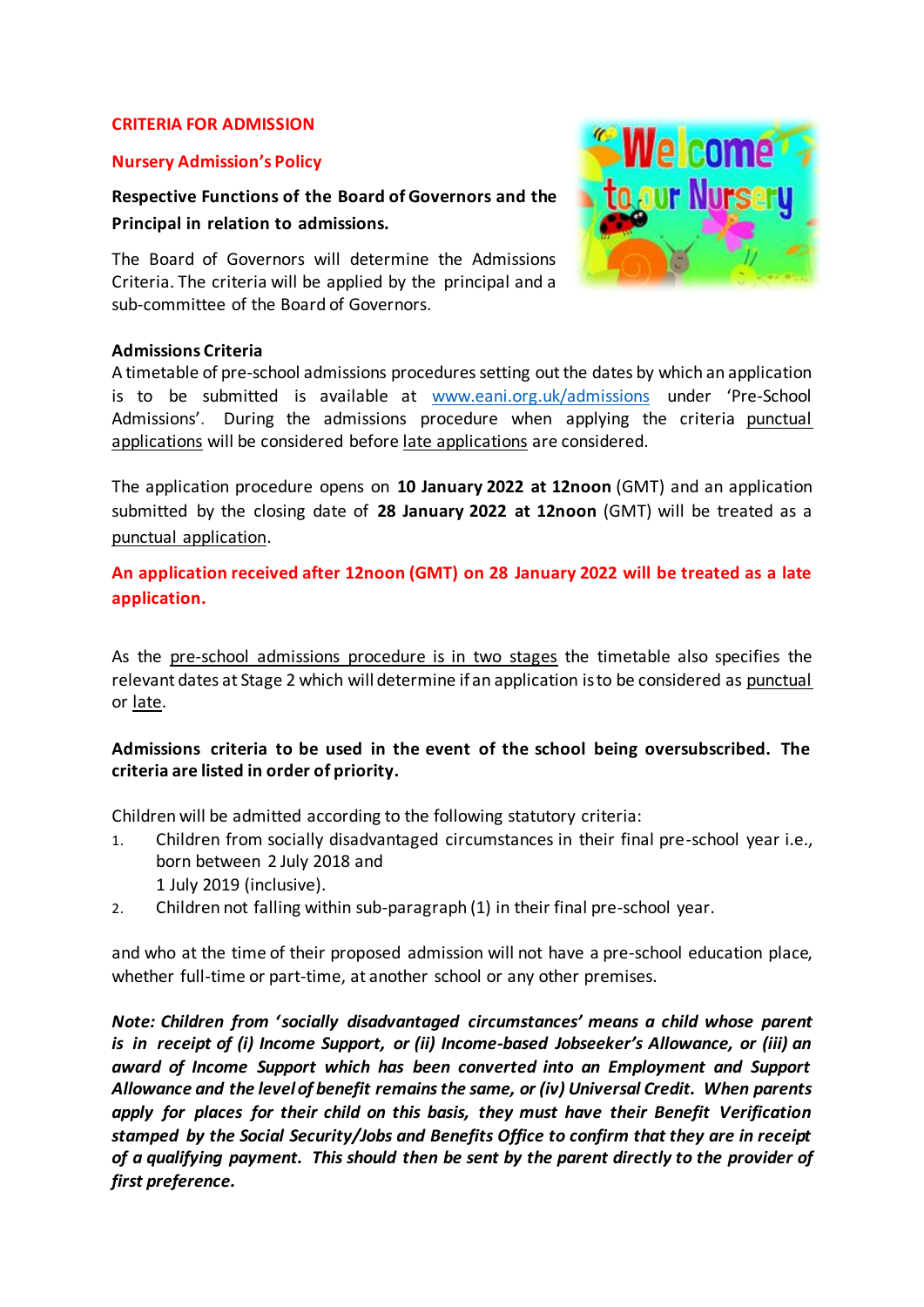# **Sub-criteria**

In the event of oversubscription on the application of a statutory criterion the sub-criteria will be applied in the order set down.

- a. Children already in the Nursery Unit.
- b. First preference Clough Primary School Nursery Unit.
- c. Children who have a brother(s) or sister(s) currently at Clough Primary School or Nursery Unit.
- d. Children who are the eldest or only child in the family. If the eldest child attends a Special School, then the next child will be deemed the eldest for entry into the Nursery Unit.
- e. Children whose home address is nearest the school as measured by the use of the AA Route Planner.
- f. Final selection will be determined according to the following criteria  $-$  a random selection of letters –

## **Q N G C P W X E A D I L O S V M H B K Z J Y T F R U**

This order was determined by a random selection of letters of the alphabet drawn by an independent witness. In the event of two surnames beginning with the same initial letter, the subsequent letter of the surname will be used in alphabetical order. In the event of two identical surnames the alphabetical letters of the first forename appearing on the birth certificate will be used.

When considering which children should be selected for admission, the Board of Governors will only take into account information which is detailed on or attached to the application form. Parents should therefore ensure that all information pertaining to their child and relevant to the school's admissions criteria is stated on the application form or attached to it.

## **Criteria for children not in their final pre-school year**

Should places remain after the application of the above criteria to children in their final preschool year, places will be allocated in chronological age beginning with eldest child. In the event of two children having the same date of birth the following sub-criteria will be applied:

- a. Children who have siblings currently attending Clough Primary School or Nursery Unit.
- b. Children who have siblings who have attended Clough Primary School.
- c. Those who express a first preference for Clough Primary School Nursery Unit.
- d. Children who have a parent or guardian working at the school.

## **Duty to Verify**

The Board of Governors reserves the right to require such supplementary evidence as it may determine to support or verify information on any application form.

The provision of false or incorrect information or the failure to provide information within the deadlines set by the school can result in the withdrawal of a place and the inability to offer a place.

## **Waiting List Policy**

Should a vacancy arise, the above criteria will be applied to select pupils from our waiting list.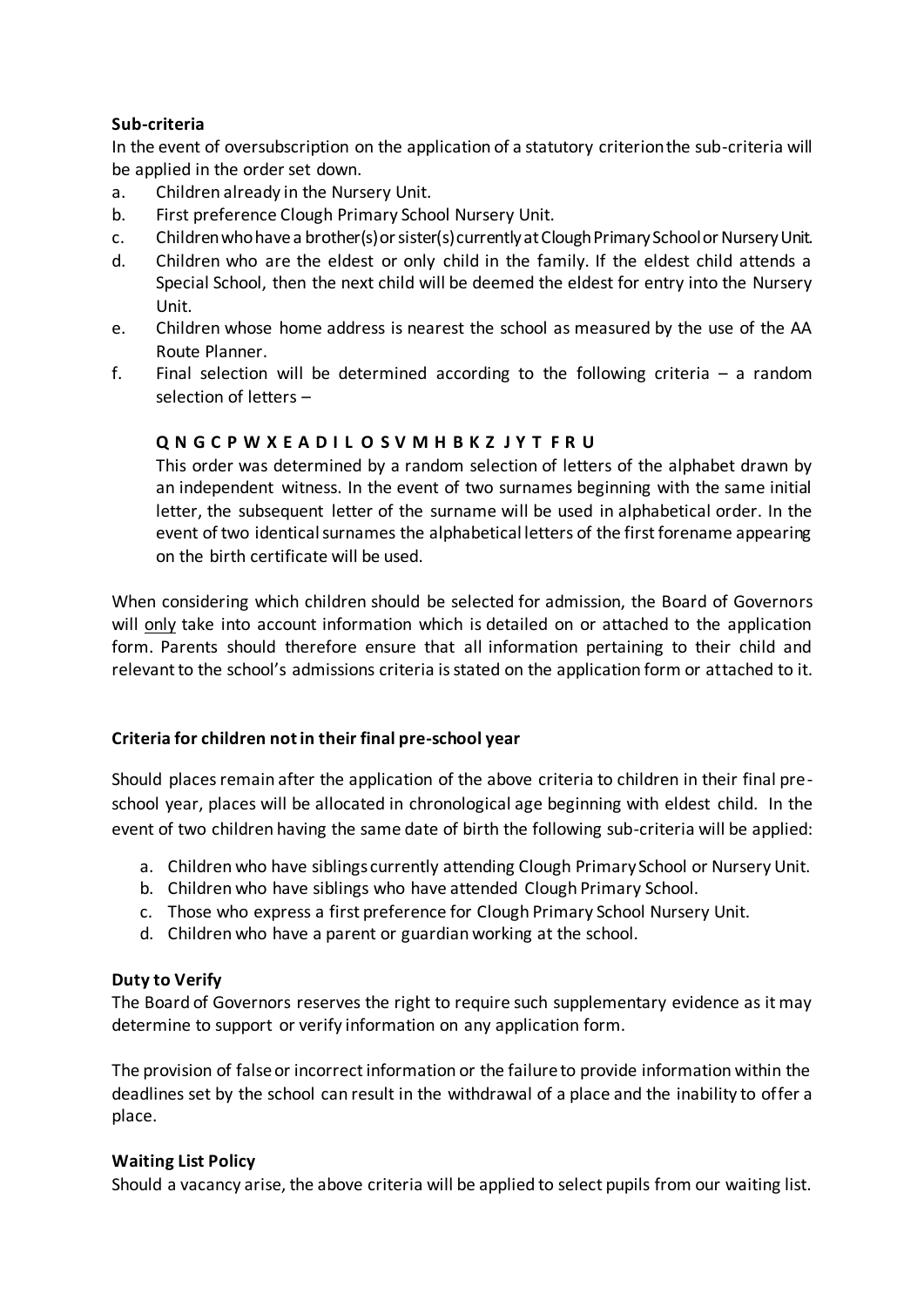# **Admissions criteria for entry into Primary One September 2021**

## **ADMISSIONS CRITERIA**

During the admissions procedure when applying the criteria punctual applications will be considered before late applications are considered. The application procedure opens on **10 January 2022 at 12noon** (GMT) and an application submitted by the closing date of **28** 



**January 2022 at 12noon** (GMT) will be treated as a punctual application.

# **An application received after 12noon (GMT) on 28 January 2022 will be treated as a late application.**

Only children of compulsory school age will be considered for admission.

Priority will be given to children resident in Northern Ireland at the time of their proposed admission to the school before those who ae not so resident.

# **Admissions criteria to be used in the event of the school being oversubscribed. The criteria are listed in order of priority.**

- 1. Brother(s) or sister(s) currently at Clough Primary School.
- 2. Children for who Clough Primary School is their closest Controlled Primary School to their home address as measured by the use of the AA Route Planner.
- 3. Children who attend Clough Primary School Nursery Unit.

4. Children whose home address is nearest the school as measured by the use of the AA Route Planner.

5. In the event of a tie chronological age, beginning with the eldest, will be applied.

## **DUTY TO VERIFY**

The Board of Governors reserves the right to require such supplementary evidence as it may determine to support or verify information on any application.

The provision of false or incorrect information or the failure to provide information within the deadlines set by the school can result in the withdrawal of a place and the inability to offer a place on the part of the school nominated on the applicant's application form.

## **WAITING LIST POLICY**

The school's policy on the consideration of applications after the Open Enrolment Admissions procedure concludes on 27 April 2022 is available directly from the school. Should a vacancy arise, the above criteria will be applied to select pupils from our waiting list.